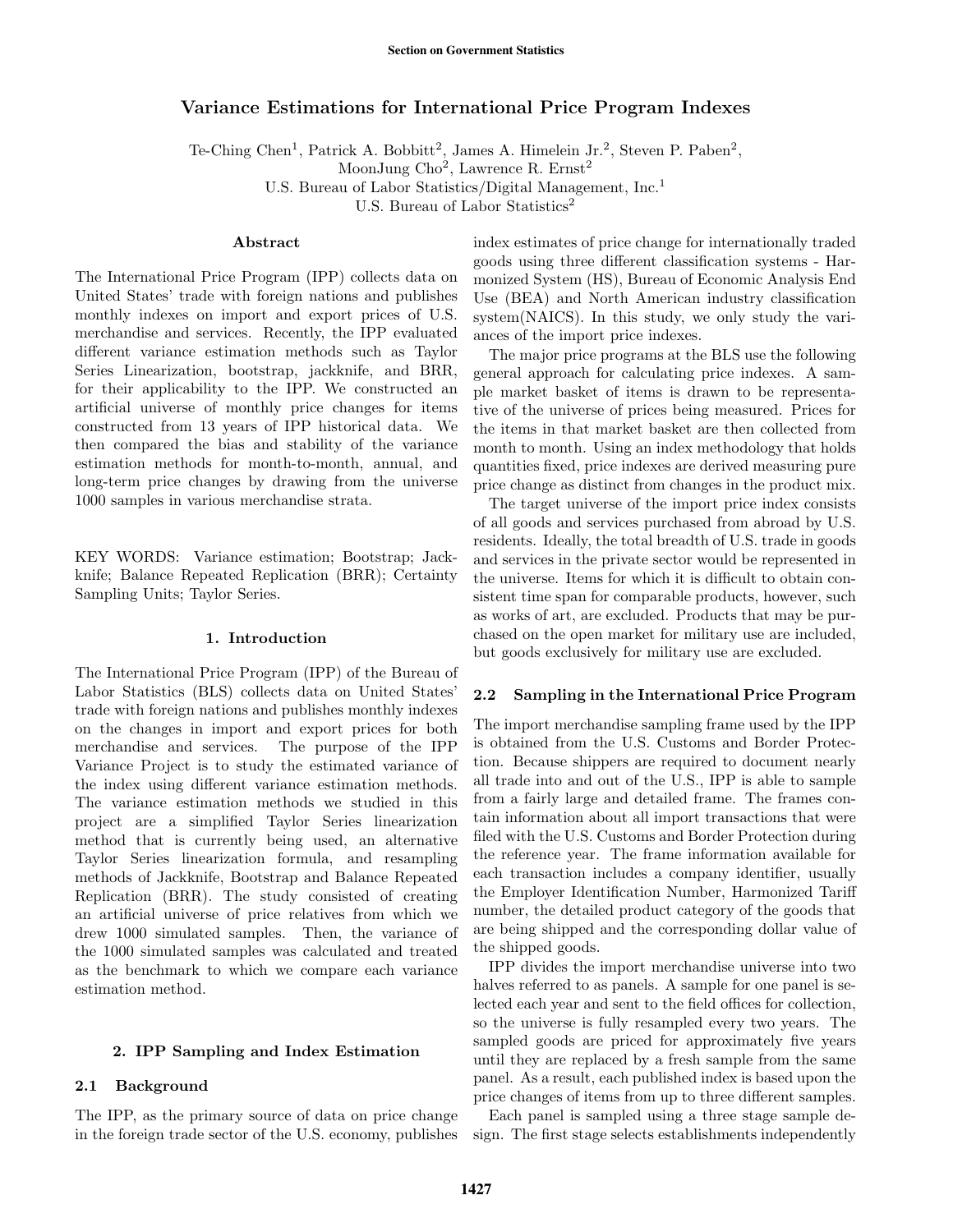proportional to size (pps) within each broad product category (stratum) identified using HS classifications. The measure of size is the total trade dollar value of the establishment within the stratum.

The second stage selects detailed product categories (i.e., classification groups) within each establishmentstratum using a systematic pps design. The measure of size is the relative dollar value adjusted to ensure adequate coverage for all published strata across all classification systems (HS, BEA and NAICS), and known non-response factors such as total company burden and frequency of trade within each classification group. Each establishment-classification group (or sampling classification group, SCG) may be selected multiple times. The number of items a SCG is selected is called the number of quotes requested.

In the third and final stage, the BLS Field Economist, with the cooperation of the company respondent, performs the selection of the actual item for use in the IPP indexes. Ideally, the respondent will be able to identify a list of items along with each items total trade dollar value within each selected sampling classification group. The field economist in conjunction with the respondent will then complete further stages of sampling until one item for each quote is selected. This process is called disaggregation. This process is done with replacement, so the same item may be selected more than once.

#### 2.3 Index Estimation

IPP uses the items that are initiated and re-priced every month to compute its indexes of price change. These indexes are calculated using a modified Laspeyres index formula. The modification differs from the conventional Laspeyres in that the IPP uses a chained index instead of a fixed-base index. Chaining involves multiplying an index (or long-term relative) by a short-term relative (STR). This is useful since the product mix available for calculating indexes of price change can change over time. These two methods produce identical results as long as the market basket of items does not change over time and each item provides a usable price in every period. However, due to non-response, the mix of items used in the index from one period to the next is often different. The benefits of chaining over a fixed base index include a better reflection of changing economic conditions, technological progress, and spending patterns, and a suitable means for handling items that are not traded every calculation month. The modified fixed quantity Laspeyres formula used in the IPP is as follows:

$$
LTR^{t} = \left(\frac{\sum w_{i}^{0} r_{i}^{t}}{\sum w_{i}^{0}}\right) (100)
$$
  
= 
$$
\left(\frac{\sum w_{i}^{0} r_{i}^{t}}{\sum w_{i}^{0} r_{i}^{t-1}}\right) \left(\frac{\sum w_{i}^{0} r_{i}^{t-1}}{\sum w_{i}^{0}}\right) (100)
$$
  
= 
$$
(STR^{t})(LTR^{t-1})
$$

Where:

- $LTR<sup>t</sup>$  = long-term relative of a collection of items at time i
- $p_i^t$  $=$  price of item i at time t,
- $q_{i,0}$  = quantity of item i in base period 0,

$$
w_{i,0} = (p_{i,0})(q_{i,0})
$$
  
= total revenue of item *i*, in base period 0,  

$$
r_i^t = p_i^t / p_{i,0}
$$

$$
r_i^t = p_i^t / p_{i,0}
$$
  
= long-term relative of item *i* at time *t*,  

$$
STR^t = (\sum w_{i,0} r_i^t) / (\sum w_{i,0} r_i^{t-1})
$$

= the short-term relative of a collection of items i at time t.

For each classification system, IPP calculates its estimates of price change using an index aggregation structure (i.e. aggregation tree) with the following form:

Upper Level Strata

Lower Level Strata

Classification Groups (CG)

Weight Group (i.e., Company-index Classification Group)

Items

The classification groups' level is the highest common level for all of the classification systems. Each classification system has a different set of lower level and upper level strata. The SCGs' weights equal to the sum of the item weights. However, IPP uses fixed aggregation weights for Classification Groups and upper levels.

#### 3. Variance Estimation Methods

In multi-stage samples, one typically only estimates the variance given the first stage of sampling (Wolter(1985)). This implies that units selected with certainty should have their variability accounted for at a subsequent stage of sampling. In our sample design, it is possible to have both certainty and probability (or non-certainty) units selected at each stage.

Index or percent change estimates involve ratios which are not linear functions. One method of estimating variances of a non-linear function is to linearize the interested non-linear estimators using a Taylor series approximation. Another ways to estimate the variance of a function are resampling methods. The basic idea of resampling methods is to calculate the estimate of interest from the full sample as well as a number of subsamples or replicates. The variation among the subsample or replicate estimates is used to estimate the variance of the full sample. We studied three commonly used resampling methods: Jackknife, Bootstrap, and Balanced Repeated Replication (BRR). For each of these methods, we tried at least two variations.

## 3.1 Taylor Series Linearization Method

The current variance estimates are only calculated for the sample variance of 12-month changes using a Taylor Series linearization method (TAYLOR). The TAYLOR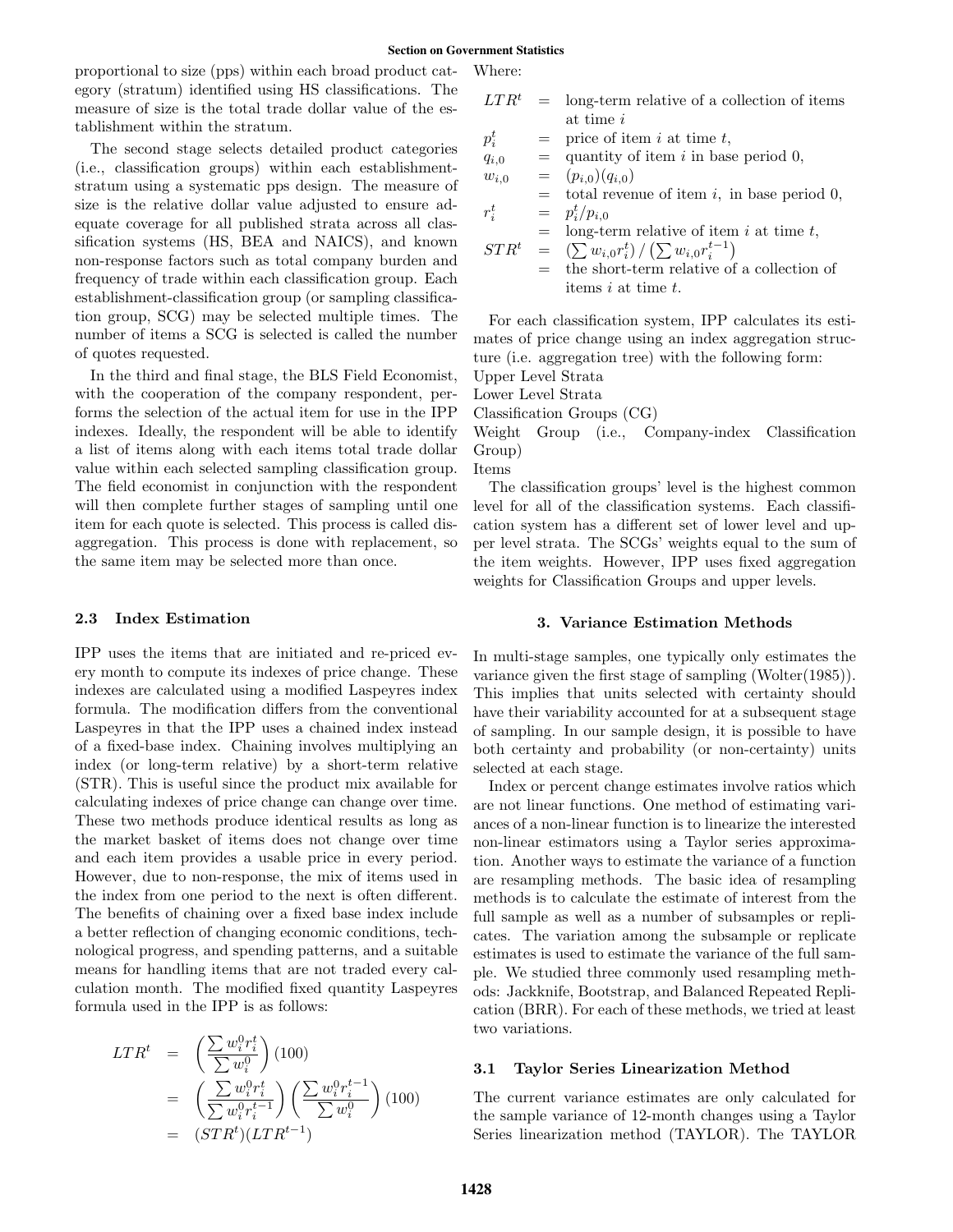treats establishments selected with certainty in the first stage the same as establishments selected with probability. Since it is customary in multi-stage samples to calculate variance estimates at the first stage of probability selection, we also calculated variance estimates using an alternative Taylor series linearization method (TAY-LORC) that should account for the variability of second stage units for certainty establishments. However, the results for TAYLORC were not any better than TAY-LOR. Therefore, we will only discuss the results for the TAYLOR method in this paper.

The TAYLOR is currently used to estimate the variance of lower level strata. This method pools all items within a lower-level stratum to obtain a variance estimate. For this study, we extended the pooled estimator to the upper level strata. We also extended it to estimate the variance for the STRs.

Recall that we assume the sample design is simplified to two stages and all of the establishments are noncertainties. The first stage selects  $n_h$  establishments without replacement. For each of the sampled establishments represented by  $\{j\}$ , a sample of  $m_{hj}$  items is drawn with replacement. The estimator of interest is the ratio that is defined:

$$
\hat{R}_h = \frac{\hat{Y}_h}{\hat{X}_h} = \frac{\sum_{j=1}^{n_h} \sum_{i=1}^{m_{hj}} w_{hji} r_{hji}^{(t)}}{\sum_{j=1}^{n_h} \sum_{i=1}^{m_{hj}} w_{hji} r_{hji}^{(t-12)}}.
$$
 (1)

where  $\{r_{hji}^{(t)}, r_{hji}^{(t-12)}\}$  is the set of long-term relatives at time t and  $t - 12$  and

 $w_{hji}$  is item weights for item i of establishment  $j$  in stratum  $h$ .

The Taylor series estimator of the variance of  $\hat{R}_h$  is

$$
Var(\hat{R_h}) = \hat{R}_h^2 \left[ \frac{Var(\hat{Y}_h)}{\hat{Y}_h^2} + \frac{Var(\hat{X}_h)}{\hat{X}_h^2} - 2 \frac{Cov(\hat{Y}_h, \hat{X}_h)}{\hat{X}_h \hat{Y}_h} \right] (2)
$$

Let

$$
w_{hj} = \sum_{i=1}^{m_j} w_{hji}, \text{ and}
$$
  
\n
$$
\hat{z}_{hj} = R_h \sum_{i=1}^{m_j} \frac{w_{hji}}{w_{hj}} \left( \frac{r_{hji}^{(t)}}{\sum_{j'=1}^{n_h} \sum_{i'=1}^{m_{hj'}} w_{hj'i'} r_{hj'i'}^{(t)}} - \frac{r_{hji}^{(t-12)}}{\sum_{j'=1}^{n_h} \sum_{i'=1}^{m_{hj'}} w_{hj'i'}^{(t-12)}} \right)
$$

Then

$$
Var(\hat{R}_h) \quad \doteq \quad \frac{n_h}{n_h - 1} \sum_{j=1}^{n_h} \left( w_{hj} \hat{z}_{hj} \right)^2. \tag{3}
$$

This approach is detailed in Himelein (2006).

#### 3.2 Jackknife Method

The jackknife method generally consists of splitting the total sample into G disjoint and exhaustive Primary Sampling Units (PSUs), then dropping out a specified number of PSUs in turn, and estimating the parameter of interest from the remaining units each time. The variability among the replicate estimates is then used to estimate the variance of the full-sample estimator.

In our study, we used a "delete-one" stratified jackknife method in which exactly one PSU was dropped within a stratum for each replicate. The general form of the variance estimator we used is:

$$
Var(\hat{R_h}) = \frac{n_h - 1}{n_h} \sum_{k=1}^{n_h} (\hat{R}_{hk} - \hat{R}_h)^2
$$
,

Where

- $R_{hk}$ hk is the estimate of  $\hat{R}$  with the  $k^{th}$  unit dropped out in stratum  $h$ ,
- $n_h$  is the number of units and replicates dropped out in stratum  $h$ , which implies there would be  $N = \sum_{h=1}^{H} n_h$  replicates for the estimate of interest.

The delete-one estimates denoted  $\{R_{hk}\}$  are derived using a set of adjusted weights. Let  $k' = 1, \ldots, g_h$  represent the random groups of each variance stratum  $h$  and  ${w_k}$  be the sum of the index weights within each random group of the variance stratum. The weight adjustment for the units of the variance stratum is then the following:

- (1)  $w^*_{(hk),hk'} = 0$ , for  $k' = k$
- (2)  $w^*_{(hk),hk'} = w_{hk} \left( \frac{n_h}{n_h-1} \right)$  for  $k' \neq k$ , where  $n_h$ is the total number of PSUs in the variance stratum.

The variance strata and variance PSUs are assigned based on the sample design of the survey. Again, we assume the sample design is simplified to two stages. The variance PSUs should be assigned at the first stage of probability selection. For non-certainty establishments, the variance strata are equal to the sampling strata and each establishment is a variance PSU. If a non-certainty establishment has items in more than one sampling classification group(SCG) in a particular sampling stratum, all of the items belonging to that non-certainty establishment are deleted at the same time and the item weights for remaining items of this particular sampling stratum are adjusted separately by the PSU counts of each classification group. For certainty establishments, the variation for non-certainty SCGs is from the second stage selection of the SCGs but for certainty SCGs the variation is from the selection of the items. However, there is only one item available to be selected in each non-certainty SCG and at least one item for certainty SCGs. Therefore, the majority of the variation of certainty establishments is the item selection. Hence, for certainty establishments,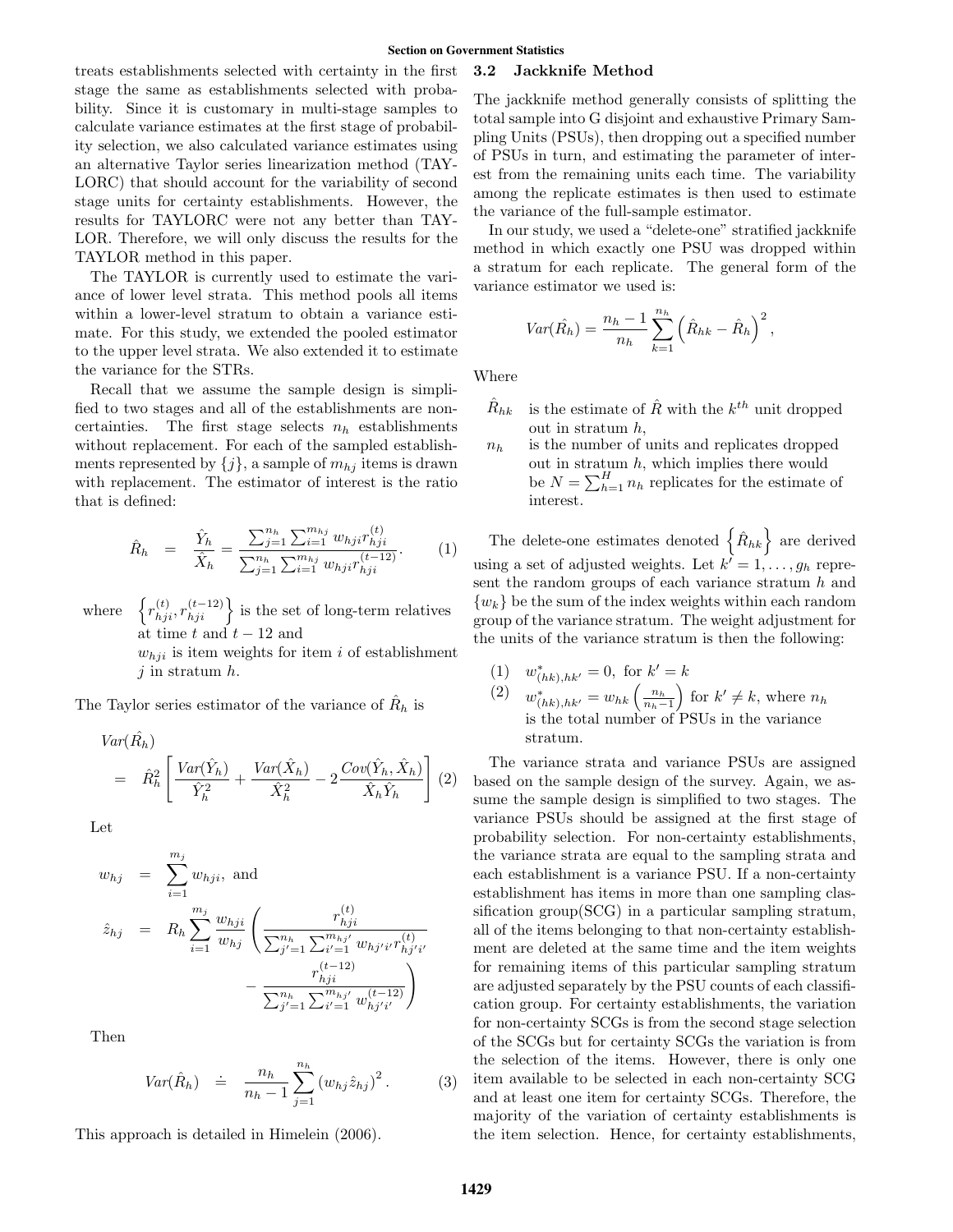each establishment is a variance stratum and the items of the establishment are the variance PSUs.

For those SCGs of certainty establishments with only one item selected, a collapsed stratum process is applied to "pair up" variance strata. If there are an odd number of cases greater than one for the CG, one of the "collapsed" variance strata will have three items. We also did the weight adjustments based upon the deleted PSU weights, but both theoretical and simulation results show they are close to each other.

#### 3.3 Bootstrap Method

For stratified designs, a direct extension of the standard bootstrap is to apply it independently for each stratum. This methodology is often referred to as the naive bootstrap. Since the naive bootstrap variance estimator is inconsistent in the case of bounded sample sizes, several modified bootstraps have been proposed. One of those methods is the rescaling bootstrap proposed by Rao, Wu, and Yue (1992). The bootstrap method they proposed was designed to handle stratified multi-stage samples. This method takes a SRSWR (simple random sampling with replacement) of PSUs and applies a scale adjustment to the final survey weights to account for the variability of units selected at subsequent stages.

Different bootstrap methods were studied in this project. Here, we only present the method we think would best capture all of the variability of the IPP sample design. For more information on the other bootstrap methods, please refer to Bobbitt et al.(2007).

For the bootstrap rescaling method, we created a separate variance strata for certainty establishments similar to the jackknife method. However, here we created an additional set of variance strata to distinguish between certainty and non-certainty SCGs selected within certainty establishments.

Let  $S_h$  be the set of all sampled items from sampling stratum  $h$  which is partitioned into three groups as follows:

$$
h_1 = \left\{\begin{array}{l}\text{Set of items in } S_h \text{ selected from} \\ \text{non-certainty establishes} \\ \text{Set of items in } S_h \text{ selected from} \\ \text{non-certainty SCGs within certainty} \\ \text{establishments} \\ h_3 = \left\{\begin{array}{l}\text{Set of items in } S_h \text{ selected from} \\ \text{Set of items in } S_h \text{ selected from certainty} \\ \text{SCGs within certainty establishes} \end{array}\right\}\right\}
$$

We attempted to "pair up" single unit variance strata within sampling stratum  $h$ . Each of these new variance strata contained at least two units. In the case of an odd number of units greater than one, the new variance stratum will have three units.

In this method, we select:

$$
n_{h_p}^b = \begin{cases} n_{h_p} - 1 & n_{h_p} > 1 \\ 1 & n_{h_p} = 1 \end{cases}
$$
, where  $p = 1, 2$ , or  $3$  partition of  $S_h$ ,

units in each bootstrap sample. If we substitute  $w_{h_pji}$  for  $w_{hji}$  and  $n_{h_p}^b$  for  $n_h^b$ , then the bootstrap weight is:

$$
w_{h_pji}^b = \begin{cases} w_{h_pji} \left( \frac{n_{h_p}}{n_{h_p} - 1} \right) m_{h_pji}^b & \text{for } n_{h_p} > 1 \\ w_{h_pji} & \text{for } n_{h_p} = 1 \end{cases}
$$

Drawing 150 bootstrap samples of size  $n_h^b$ , the variance estimator is:

$$
V\left(\hat{R}_h\right) = \frac{1}{150} \sum_{b=1}^{150} \left(\hat{R}_h^b - \hat{R}_h\right)^2, \tag{4}
$$

where  $\hat{R}_h$  is the price relative of interest for stratum h using the original sample.

### 3.4 Standard BRR (BRR)

The standard BRR design assumes that a population of PSUs are able to be grouped into  $H$  strata with two PSUs selected per stratum using with replacement sampling. Then, K replicate half-sample estimates are formed by selecting one of the two variance PSUs from each stratum based on a Hadamard matrix and then using only the selected variance PSU to estimate the parameter of interest. The sampled weights for the selected units are doubled to create a set of replicate weights from which to calculate replicate estimates. In order to obtain a fully balanced design, the number of replicates used needs to be a multiple of four greater than the number of strata.

The formula for calculating the variance of the relative of interest in stratum  $h$  is then simply:

$$
V\left(\hat{R}_h\right) = \frac{1}{K} \sum_{k=1}^K \left(\hat{R}_{hk} - \hat{R}_h\right)^2 \tag{5}
$$

where

 $\hat{R}_h$ is the estimated price relative for stratum  $h$  using the original full sample,  $R_{hk}$ is the estimated price relative for stratum  $h$  based on the  $k^{th}$  replicate,  $K$  is the total number of half-sample replicates,

As in the other variance procedures, the variance strata should be assigned based on the sample design of the sur-

vey. Since BRR requires two PSUs per stratum and the IPP sample design has more than two PSUs per stratum, we artificially created the variance strata within each sampling stratum. Each certainty establishment is a separate stratum. While variance strata for noncertainty establishments are assigned two establishments per stratum. In order to prevent using many different size Hadamard matrices, we used only a handful of them based on groupings for different sizes of strata.

Within each variance stratum, two variance PSUs are created. The variance PSUs should also be assigned to be consistent with the sampling design. For certainty establishments, items are sorted by descending probability of selection and alternately assigned to one of two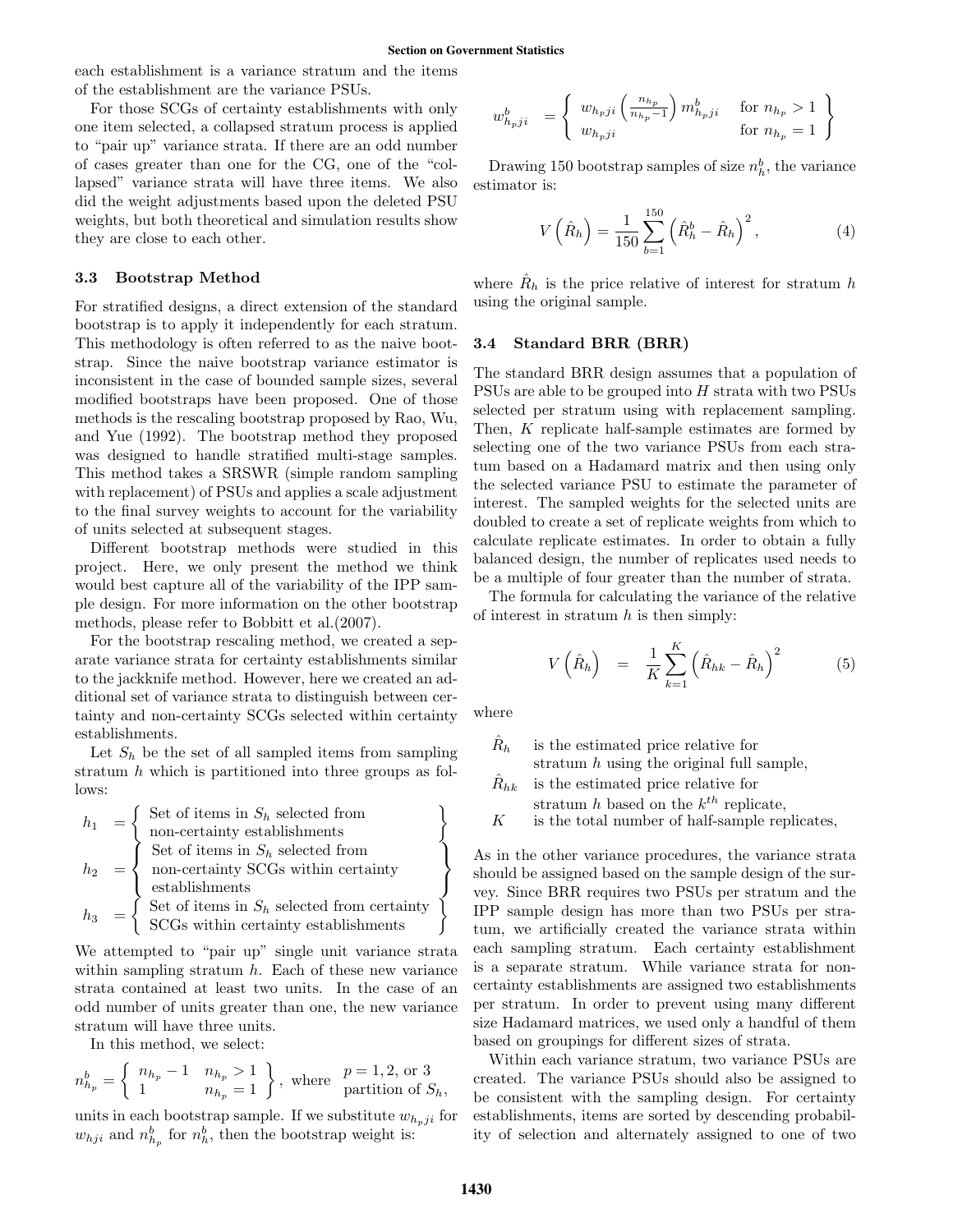variance PSUs. Certainty establishments with even number of items selected for an SCG should have the quotes evenly split between the two variance PSUs, while certainty establishments with an odd number of quotes selected for an SCG should have one variance PSU assigned only once more than the other variance PSU. For non-certainty establishments, each establishment is alternately assigned to one of two variance PSUs and all items within each non-certainty establishment are assigned to the same variance PSU.

#### 4. Simulation Model

One method of assessing different sample variance estimation methodologies is to compare each method to the "true" measure of the sample variance. For our universe of the item relatives, we pooled the companyclassification groups of the 1000 samples drawn from the  $30<sup>th</sup>$  Import Sample (July 2002 - June 2003). Due to limitations of the sampling frame, we were forced to assume that the same item would be selected during disaggregation for each company-classification group. For companyclassification groups that are selected more than once, multiple item relatives were created to equal the maximum number of selections for the company-classification group in the 1000 samples. The repeated simulations allow for the calculation and comparison of a number of evaluative statistics such as bias, stability, and confidence interval coverage.

You may recall that if  $X \sim F(x)$ , then two things are true.

$$
F(x) \sim Unif(0,1) \tag{6}
$$

$$
U \sim Unif(0,1) \Rightarrow F^{-1}(u) \sim X \tag{7}
$$

This suggests we can get an estimate of the empirical distribution of item STRs for a given CG and month by estimating the percentiles of the historical price data for a given CG and month. Then, we can obtain an estimate of the  $F(x)$  for each CG and month using linear interpolation between data points. According to the historical data, 99.94% of more than 4 million not-imputed item STRs are between 0.5 and 2.

The sampling procedures for the simulation study follows the IPP sampling procedures described in 2.2 as closely as possible. For more detail information about creating the universe and the empirical distribution, please see Cho et al.(2007).

## 5. Simulation Results

## 5.1 Overview

We estimated the variances with different variance estimation methods. For each method, we estimated the variance of the STRs and LTRs from Month 1 to Month 36 and annual changes from Month 12 to Month 36. We are primarily interested in the estimated variances for the 31 published two-digit HS strata for STRs and annual changes. In the presented analysis, we focus on the average variance estimates for the annual changes up to Month 24 that were calculated for each of the different methods and strata.

#### 5.2 Analysis Formulas

We compare the simulation results in terms of relative bias, stability, and coverage rate of the 95% confidence interval for the average of the annual changes over months for each method.

For each two-digit HS stratum  $h$ , let us define  $y_i$  be the full vector of entire sample i where  $i = 1, \ldots, 1000$ ,  $\hat{\theta}_{hi} = \hat{\theta}_h(y_i)$  and define

$$
\bar{\hat{\theta}}_{h.} = \frac{1}{1000} \sum_{i}^{1000} \hat{\theta}_{hi} \tag{8}
$$

$$
\tilde{V}_{h.} = \frac{1}{1000 - 1} \sum_{i}^{1000} \left( \hat{\theta}_{hi} - \bar{\hat{\theta}}_{h.} \right)^2 \quad \text{and} \quad \tilde{\sigma}_{h.} = \sqrt{\tilde{V}_{h.}}
$$

As we do not have a true variance, for each of the twodigit HS stratum h, we use  $\tilde{V}_{h.}$  and  $\tilde{\sigma}_{h.}$  as our population variance and standard deviation. We compare the standard error estimations with  $\tilde{\sigma}_{h}$ .

Let  $\hat{\sigma}_{mhi}$  the standard error estimator of a two-digit HS stratum  $h$  of sample  $i$  for the variance estimation method m. The relative bias of an interested variance estimation method is calculated as

Relative Bias = 
$$
\frac{\left(\frac{1}{1000} \sum_{i}^{1000} \hat{\sigma}_{mhi}\right) - \tilde{\sigma}_{h.}}{\tilde{\sigma}_{h.}}
$$
 (9)

and the stability is

$$
\tilde{\sigma}(\hat{V}_{mhi}) = \sqrt{\frac{1}{1000 - 1} \sum_{i}^{1000} (\hat{V}_{mhi} - \bar{\hat{V}}_{mhi})^2} \times 100. (10)
$$

where  $\bar{\hat{V}}_{mh.}$  is the average of the 1000 variance estimations for the method. We use the percentage of the biases and the stability as are interested in percent change estimates.

The coverage rate are calculated as

$$
\hat{c} = \frac{1}{1000} \sum_{i}^{1000} I\left\{\bar{\hat{\theta}}_{h.} \in \left(\hat{\theta}_{mhiL}, \hat{\theta}_{mhiU}\right)\right\}.
$$
 (11)

Where  $I = 1$  if  $\hat{\theta}_{h.} \in (\hat{\theta}_{mhiL}, \hat{\theta}_{mhiU})$  or 0 otherwise. The  $\hat{\theta}_{mhiU}$  and  $\hat{\theta}_{mhiL}$  are the upper and lower bounds of confidence intervals of  $\hat{\theta}_{hi}$ . The  $\hat{\theta}_h$  is defined in equation (8), the average of 1000 index estimates is used as the population or "true" index.

# 5.3 Average Standard Error Results for Annual Change

Table 1 lists the percentage of the average relative biases of the standard error, stability and 95% coverage rate for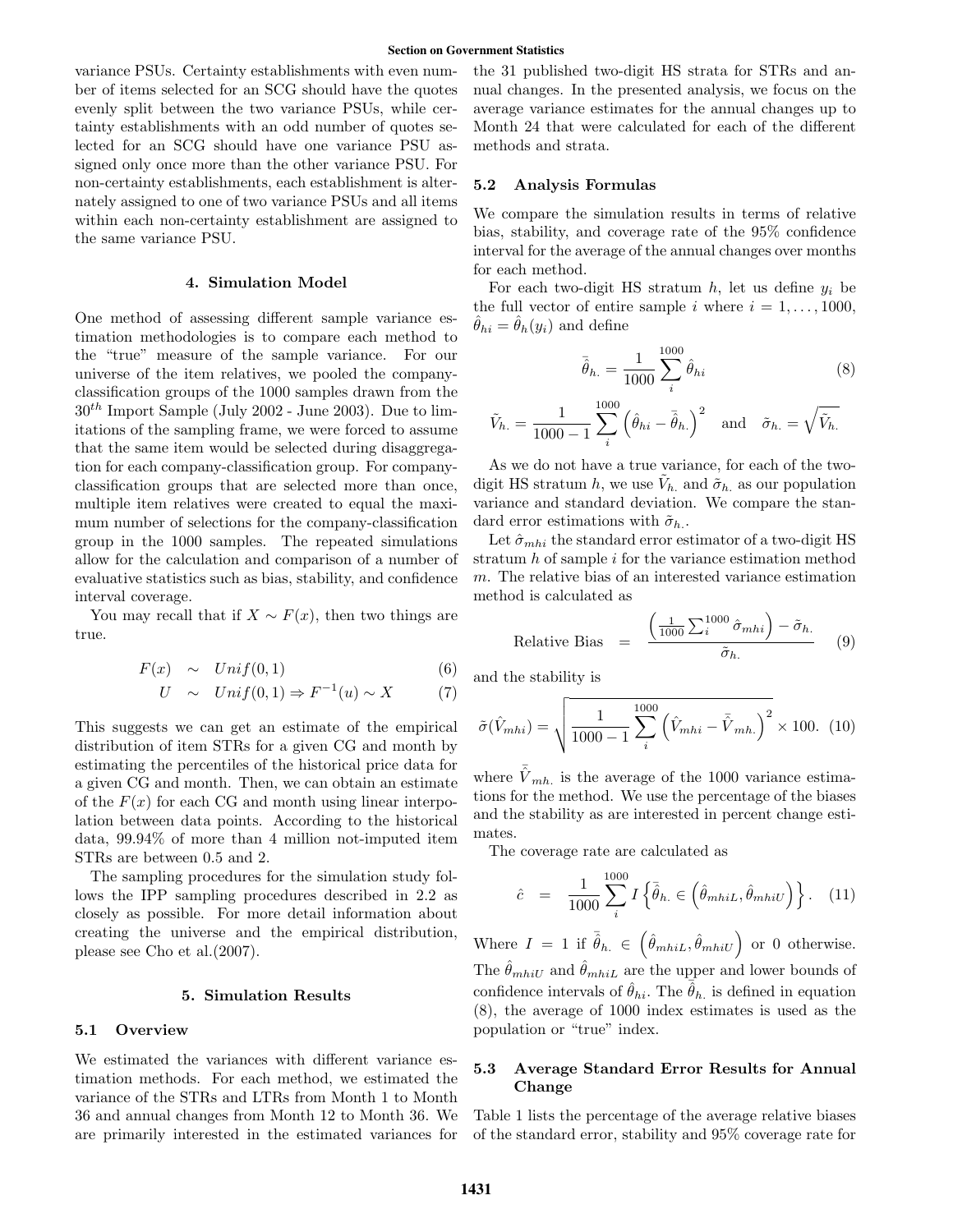| Simulation Results for Average of 13 Annuals                                                                                      |          |  |
|-----------------------------------------------------------------------------------------------------------------------------------|----------|--|
| $\overline{\text{BRR}}$<br>Jackknife<br><b>TAYLOR</b><br>Bootstrap                                                                |          |  |
| $Stab^b$<br>$RBias^a$<br>$\overline{\text{CI}^c}$<br>RBias<br>CI<br>RBias<br>CI<br>RBias<br>Stratum<br>Stab<br>Stab<br>Stab       | CI       |  |
| 95.6%<br>96.6%<br>$P_{02}$<br>0.132<br>96.3%<br>0.091<br>0.27<br>0.175<br>0.199<br>0.04<br>0.07                                   | 94.7%    |  |
| 0.11                                                                                                                              |          |  |
| P03<br>$95.3\%$<br>$0.30\,$<br>0.293<br>97.4%<br>0.06<br>0.175<br>0.12<br>0.267<br>95.0%<br>0.33<br>1.896                         | $96.5\%$ |  |
| $89.3\%$<br>$P_{07}$<br>0.00<br>41.622<br>$-0.18$<br>31.304<br>84.4%<br>$-0.11$<br>50.683<br>82.6%<br>$-0.15$<br>45.003           | $79.8\%$ |  |
| P <sub>08</sub><br>80.6%<br>$76.9\%$<br>$-0.10$<br>19.876<br>$-0.24$<br>14.477<br>$-0.13$<br>28.690<br>74.0%<br>$-0.09$<br>40.720 | $78.8\%$ |  |
| P <sub>09</sub><br>96.3%<br>0.08<br>96.9%<br>0.20<br>0.427<br>0.358<br>95.4%<br>0.24<br>0.519<br>0.15<br>0.476                    | 96.3%    |  |
| P20<br>98.2%<br>0.18<br>0.135<br>$-0.03$<br>0.088<br>94.9%<br>0.10<br>95.3%<br>1.050<br>0.148<br>0.46                             | $96.5\%$ |  |
| P22<br>96.9%<br>0.22<br>0.19<br>0.006<br>0.04<br>0.004<br>95.1%<br>0.18<br>0.008<br>96.2%<br>0.012                                | 96.7%    |  |
| P42<br>0.11<br>96.7%<br>0.003<br>94.9%<br>0.17<br>0.004<br>$-0.04$<br>0.18<br>0.006<br>97.4%<br>0.020                             | 95.5%    |  |
| P47<br>$96.3\%$<br>0.00<br>0.063<br>95.9%<br>0.08<br>97.4%<br>0.074<br>$-0.05$<br>0.049<br>0.106<br>0.14                          | 98.1%    |  |
| P48<br>0.19<br>96.7%<br>0.004<br>96.6%<br>0.32<br>98.2%<br>0.29<br>0.007<br>0.10<br>0.008<br>0.017                                | 98.0%    |  |
| P49<br>0.08<br>0.008<br>96.1%<br>$-0.09$<br>0.005<br>93.6%<br>0.07<br>93.8%<br>0.17<br>0.026<br>0.012                             | 92.7%    |  |
| P61<br>97.6%<br>96.7%<br>0.12<br>$0.001\,$<br>0.05<br>0.001<br>0.18<br>98.2%<br>0.33<br>0.005<br>0.001                            | $98.2\%$ |  |
| P62<br>0.07<br>96.5%<br>94.4%<br>97.1%<br>0.31<br>0.002<br>$-0.03$<br>0.002<br>0.11<br>0.003<br>0.014                             | 97.2%    |  |
| 97.3%<br>93.5%<br>P63<br>0.11<br>0.009<br>$-0.08$<br>0.006<br>0.04<br>95.3%<br>0.34<br>0.035<br>0.012                             | 97.3%    |  |
| 97.8%<br>97.3%<br>98.2%<br>P <sub>64</sub><br>0.12<br>0.001<br>0.10<br>0.001<br>0.26<br>0.002<br>0.28<br>0.007                    | $97.1\%$ |  |
| P68<br>$-0.03$<br>95.9%<br>92.2%<br>92.8%<br>0.013<br>$-0.19$<br>0.009<br>$-0.01$<br>0.019<br>0.02<br>0.019                       | 92.0%    |  |
| 97.4%<br>93.6%<br>P69<br>0.03<br>0.012<br>0.02<br>92.6%<br>0.073<br>0.018<br>$-0.14$<br>0.030<br>0.02                             | 92.9%    |  |
| P70<br>96.9%<br>92.5%<br>92.9%<br>0.031<br>0.15<br>0.013<br>$-0.10$<br>0.007<br>0.02<br>0.011<br>0.16                             | $95.5\%$ |  |
| P72<br>98.1%<br>97.0%<br>0.09<br>94.2%<br>0.407<br>0.30<br>0.064<br>0.19<br>0.062<br>0.059<br>0.81                                | 99.0%    |  |
| P73<br>96.8%<br>$-0.12$<br>0.021<br>91.6%<br>$-0.07$<br>90.8%<br>0.799<br>0.10<br>0.045<br>0.021<br>0.42                          | $96.9\%$ |  |
| P74<br>94.8%<br>89.5%<br>$-0.02$<br>0.317<br>$-0.20$<br>0.235<br>$-0.30$<br>0.309<br>75.6%<br>$-0.40$<br>0.128                    | 76.4%    |  |
| P76<br>0.27<br>98.1%<br>0.040<br>95.6%<br>0.058<br>0.06<br>0.31<br>0.084<br>97.3%<br>0.17<br>0.104                                | 96.5%    |  |
| $\mathbf{P}82$<br>96.6%<br>0.01<br>0.010<br>91.5%<br>90.6%<br>0.33<br>0.177<br>0.017<br>$-0.19$<br>$-0.09$<br>0.017               | 95.9%    |  |
| $\mathbf{P}83$<br>$96.5\%$<br>0.09<br>0.016<br>$-0.11$<br>0.011<br>92.4%<br>0.08<br>0.025<br>93.0%<br>$-0.07$<br>0.023            | 90.8%    |  |
| 97.2%<br>P87<br>0.21<br>0.008<br>0.07<br>0.007<br>95.3%<br>95.4%<br>$-0.23$<br>0.007<br>0.15<br>0.009                             | $79.3\%$ |  |
| P88<br>0.09<br>0.002<br>98.1%<br>0.11<br>0.002<br>98.4%<br>0.27<br>99.2%<br>0.33<br>0.004<br>0.004                                | 99.5%    |  |
| P90<br>$98.0\%$<br>97.6%<br>0.13<br>0.004<br>0.01<br>0.09<br>97.5%<br>0.013<br>0.003<br>0.002<br>0.18                             | 97.2%    |  |
| P91<br>97.7%<br>96.5%<br>0.19<br>0.017<br>0.04<br>0.011<br>0.18<br>0.019<br>97.4%<br>0.37<br>0.063                                | 98.2%    |  |
| P94<br>0.12<br>96.6%<br>0.03<br>95.1%<br>0.17<br>97.1%<br>0.002<br>0.001<br>0.003<br>0.19<br>0.005                                | 96.1%    |  |
| 94.7%<br>93.5%<br>P95<br>0.30<br>0.006<br>0.13<br>0.004<br>0.42<br>96.1%<br>0.38<br>0.021<br>0.008                                | 95.3%    |  |
| P96<br>96.7%<br>95.0%<br>93.1%<br>0.15<br>0.033<br>$-0.05$<br>0.026<br>$-0.03$<br>0.036<br>0.10<br>0.050                          | 95.1%    |  |
| Ave $1^d$<br>93.8%<br>96.1%<br>2.622<br>93.8%<br>0.12<br>2.039<br>$-0.02$<br>1.517<br>0.10<br>0.19<br>2.951                       | 93.9%    |  |
| STD $1^e\,$<br>$3.3\%$<br>$4.1\%$<br>$6.0\%$<br>0.10<br>8.163<br>0.11<br>0.23<br>10.676<br>6.106<br>0.15<br>10.294                | $6.3\%$  |  |
| Ave $2^f$<br>0.13<br>96.9%<br>$-0.01$<br>0.043<br>94.7%<br>94.9%<br>0.21<br>0.059<br>0.12<br>0.066<br>0.198                       | 94.9%    |  |
| $2.1\%$<br>$4.4\%$<br>0.22<br>STD $2^g$<br>0.09<br>$0.9\%$<br>0.10<br>0.082<br>$0.15\,$<br>0.107<br>0.118<br>0.410                | $5.1\%$  |  |

 $\rm^a$ Relative Bias

 $<sup>b</sup>$ Percentage of the Stability</sup>

 $c$ <sup>c</sup>Coverage Percentage of the  $95\%$  confidence interval

 $d$ Average over the strata

<sup>e</sup>Standard Error over the strata

 $f$ Average over the strata, without P07, P08

<sup>g</sup>Standard Error over the strata, without P07, P08

Table 1: Simulation Results for Average of 13 Annual Changes

the 31 interested two-digit HS strata for each method. All of the averages are based on simulation results of 13 annual changes. Comparison results of relative bias and stability will be described in Section 5.3.1 and Section 5.3.2 for confidence interval comparisons.

## 5.3.1 Bias and Stability

Figure 1 shows the simulation results for the average relative bias for each two-digit HS stratum. All of the methods underestimated P07 (Edible vegetables, roots, and tubers), P08(Edible fruit and nuts; peel of citrus fruit or melons) and P74 (Copper and articles thereof). Strata P07 and P08 are highly seasonality items and have shown wide range of indexes changes in production. The magnitude of the relative bias for the bootstrap method is about twice of the other methods for P08. The bootstrap also has the largest relative bias value for P07. The TAYLOR method has the largest relative bias for P74. However, the TAYLOR method has the smallest bias for P08. BRR underestimated all three strata, but the relative biases for P07 and P74 were negligible.

The bootstrap method underestimated the standard errors for about half of the strata, while the other methods tended to overestimate the standard errors. The bootstrap is the only method with a negative average relative bias over all of the strata (see Table 1). On the other hand, the bootstrap method has the smallest average relative bias value over all of the strata with or without P07, P08. The TAYLOR and jackknife methods both have large over and underestimated cases. Figure 2 shows the average stability for each stratum. Strata P07 and P08 have the most unstable estimates for all methods. The bootstrap is the most stable method for P07 and P08 with values of about 30% and 14%, respectively. The standard errors for the jackknife and TAYLOR methods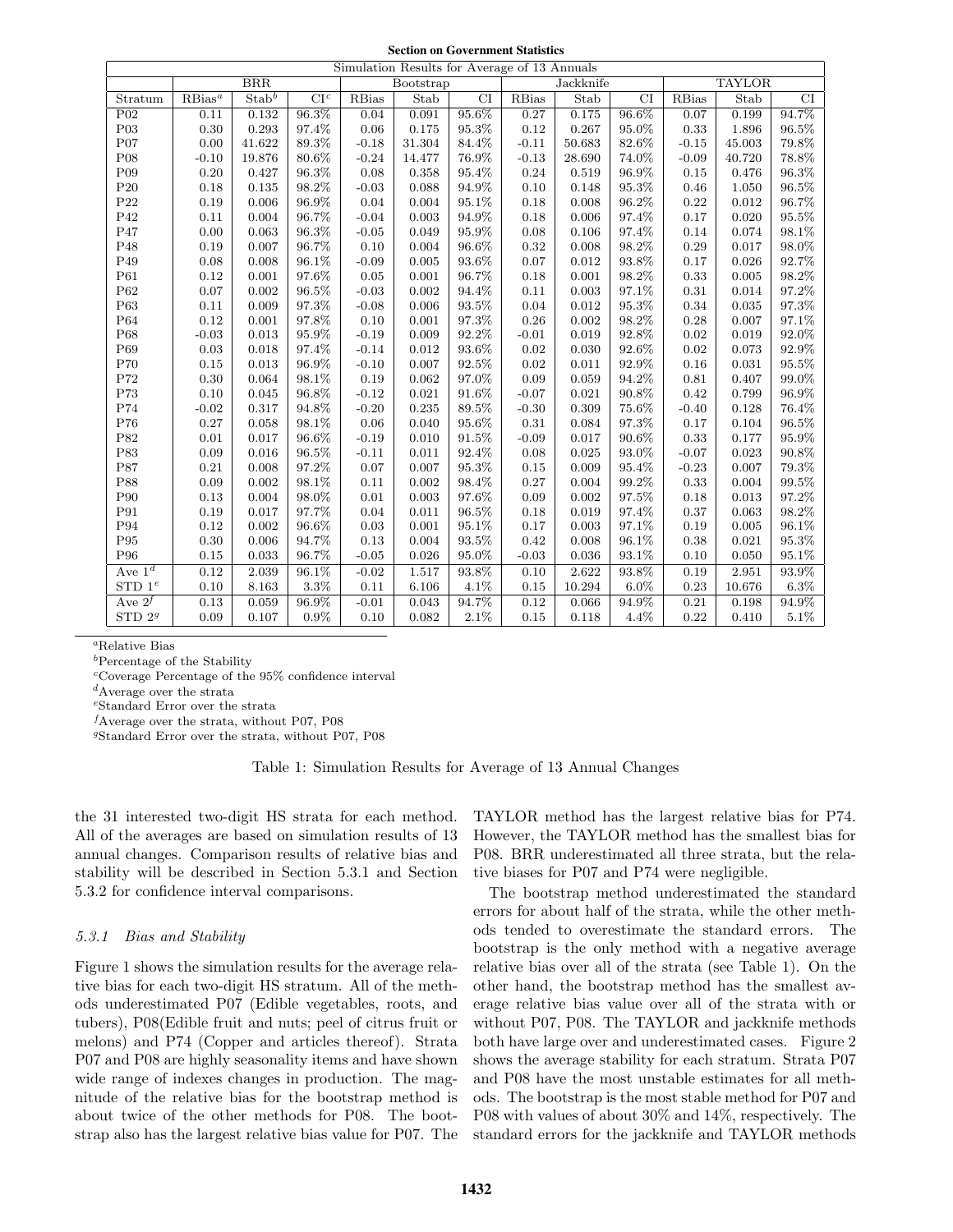

Figure 1: Average Relative Bias of the Standard Errors for the Annual Changes



Figure 2: Percentage of Stability for Average of Annual Changes

are the more unstable than the other methods for P07 and P08. There are two other strata with stability measures greater than 1% for the TAYLOR method. All of the other strata and methods have stability measures less than 1%.

Figure 3 shows the same figure as Figure 2 but without P07 and P08. The bootstrap method demonstrated the most stability and showed less variation over all strata than the other methods, except P74. The TAYLOR method demonstrated the most stability for P74 but the most instability over the other strata.

## 5.3.2 Coverage Rate of the 95% Confidence Interval

Approximately half of the strata with average coverage rates greater than 95% for the bootstrap. However, the bootstrap has only three strata with coverage rates less than 90% and P08 is the only stratum with a coverage rate less than 80%. The TAYLOR method has average coverage rates greater than 95% for about 2/3 of the strata, but also has four strata with coverage rates less



Figure 3: Percentage of Stability for Average of Annual Changes, Without P07, P08

than 80%.

BRR has the highest average coverage rate for P07 and P08, but the average coverage rate for P07 is less than 90% and for P08 the coverage rate is near 80%. These two strata are the only strata with coverage rates less than 94% for BRR. There are 25 strata with average coverage rates of  $95 \pm 3\%$  for BRR and bootstrap method. However, the average coverage rates outside  $95 \pm 3\%$  range are all above higher than 98% with the exception of P07 and P08. Meanwhile, for the bootstrap the average coverage rates outside the  $95 \pm 3\%$  range are all less than  $92\%$  except P88. The jackknife and TAYLOR methods are in between with some over coverage and some under coverage. The jackknife and TAYLOR methods both have strata with coverage rates less than 80% even if P07 and P08 are excluded.

BRR is the only method that has an average coverage rate over the strata greater than 95%. The average coverage rate over the strata for the other three methods are similar with or without P07 and P08. The average coverage rates for these three methods are near 95% when P07 and P08 are excluded. The average coverage rate over all the strata increased about 1% when these two strata are excluded.

## 6. Findings

The bootstrap method underestimated the variance for half of the strata while the other methods tended to overestimate the variance. However, the range of the relative biases for the bootstrap method was similar to BRR and smaller than the Jackknife method and the TAYLOR method. Also, the bootstrap method generally demonstrated the best stability among the methods while the TAYLOR method tended to be the most unstable. The bootstrap method had the smallest average relative bias value among the strata of all methods with small standard deviation.

All of the methods underestimated the standard errors